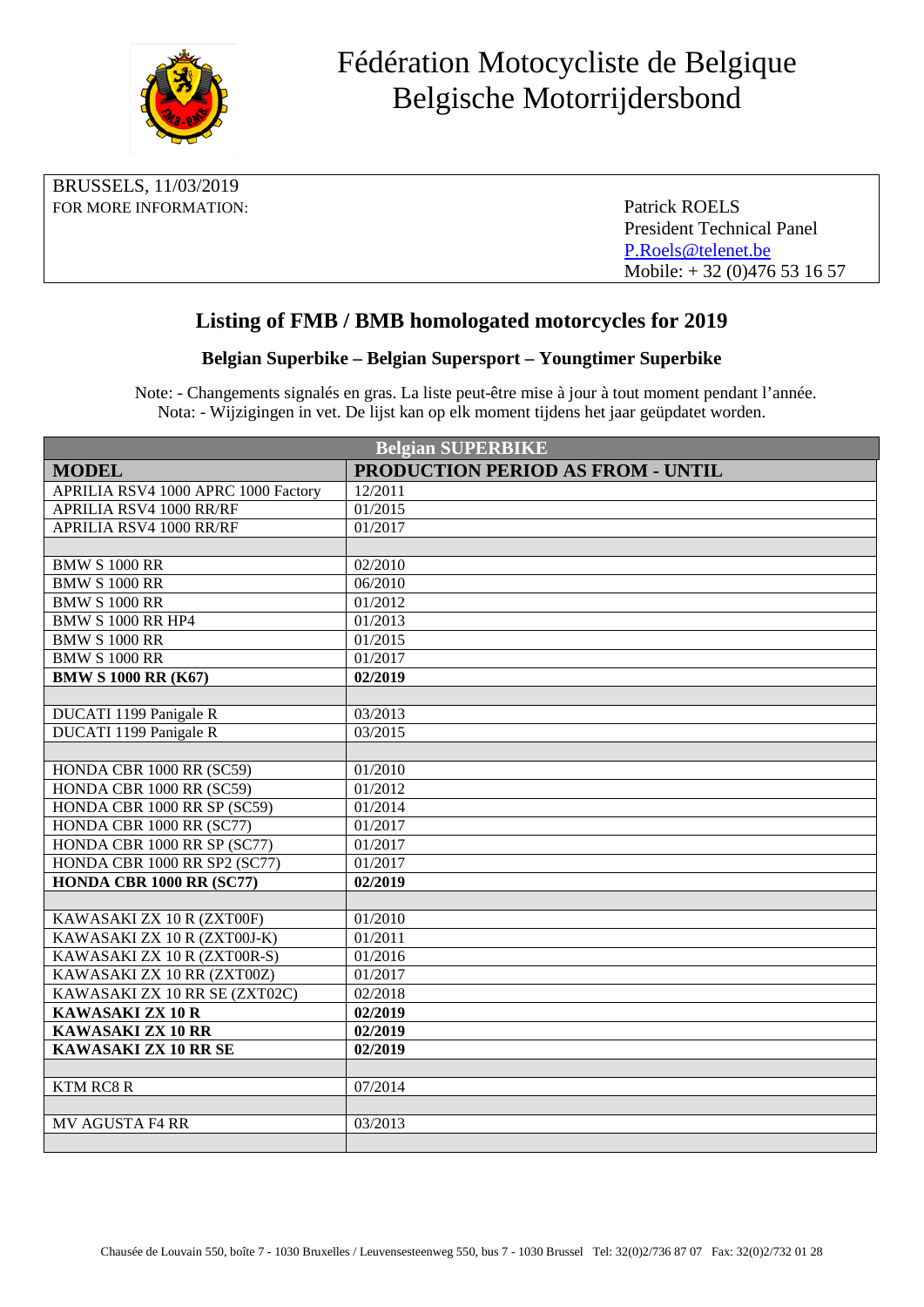

## Fédération Motocycliste de Belgique Belgische Motorrijdersbond

| SUZUKI GSX R 1000 L2       | 01/2012 |
|----------------------------|---------|
| SUZUKI GSX R 1000 L7       | 01/2017 |
| SUZUKI GSX R 1000 R        | 03/2017 |
| <b>SUZUKI GSX R 1000 R</b> | 02/2019 |
|                            |         |
| YAMAHA YZF R1              | 01/2012 |
| YAMAHA YZF R1/R1M          | 01/2015 |
| YAMAHA YZF R1              | 01/2016 |
| YAMAHA YZF R1              | 01/2017 |
| YAMAHA YZF R1              | 01/2018 |

| <b>Belgian SUPERSPORT</b>   |                                   |  |
|-----------------------------|-----------------------------------|--|
| <b>MODEL</b>                | PRODUCTION PERIOD AS FROM - UNTIL |  |
| HONDA CBR 600 RR (PC40)     | 01/2013                           |  |
|                             |                                   |  |
| KAWASAKI ZX 6 R F (ZX-6R)   | 01/2009                           |  |
|                             |                                   |  |
| <b>MV AGUSTA F3</b>         | 02/2013                           |  |
| <b>MV AGUSTA F3</b>         | 02/2015                           |  |
| <b>MV AGUSTA F3</b>         | 02/2017                           |  |
|                             |                                   |  |
| SUZUKI GSX-R 600 L1         | 01/2011                           |  |
|                             |                                   |  |
| <b>TRIUMPH DAYTONA 675R</b> | 01/2011                           |  |
| TRIUMPH DAYTONA 675         | 02/2013                           |  |
| TRIUMPH DAYTONA 675 R       | 02/2013                           |  |
|                             |                                   |  |
| YAMAHA YZF R6               | 01/2012                           |  |
| YAMAHA YZF R6               | 01/2017                           |  |

| <b>Youngtimer Superbike</b>              |                                   |  |
|------------------------------------------|-----------------------------------|--|
| <b>MODEL</b>                             | PRODUCTION PERIOD AS FROM - UNTIL |  |
| <b>APRILIA RSV 1000</b>                  |                                   |  |
|                                          |                                   |  |
| BIMOTA KB 1/KB 3                         |                                   |  |
| BIMOTA SB 1 / SB 5/ SB 7/ SB 8           |                                   |  |
| <b>BIMOTA Tesi1D</b>                     |                                   |  |
| BIMOTA YB 4 / YB 6 / YB 8 / YB 9 / YB 10 |                                   |  |
|                                          |                                   |  |
| <b>DUCATI 851</b>                        |                                   |  |
| <b>DUCATI 888</b>                        |                                   |  |
| <b>DUCATI 900 SS</b>                     |                                   |  |
| DUCATI 916                               |                                   |  |
| <b>DUCATI 998</b>                        |                                   |  |
|                                          |                                   |  |
| HONDA Bol d'Or 900 / 1000                |                                   |  |
| HONDA VFR 750 F / R (RC30)               |                                   |  |
| <b>HONDA RVF 750 R (RC45)</b>            |                                   |  |
| HONDA VTR $1000$ F / SP                  |                                   |  |
| HONDA VF 1000                            |                                   |  |
| HONDA CBR 900 RR (SC28 / SC33 / SC44)    |                                   |  |
|                                          |                                   |  |